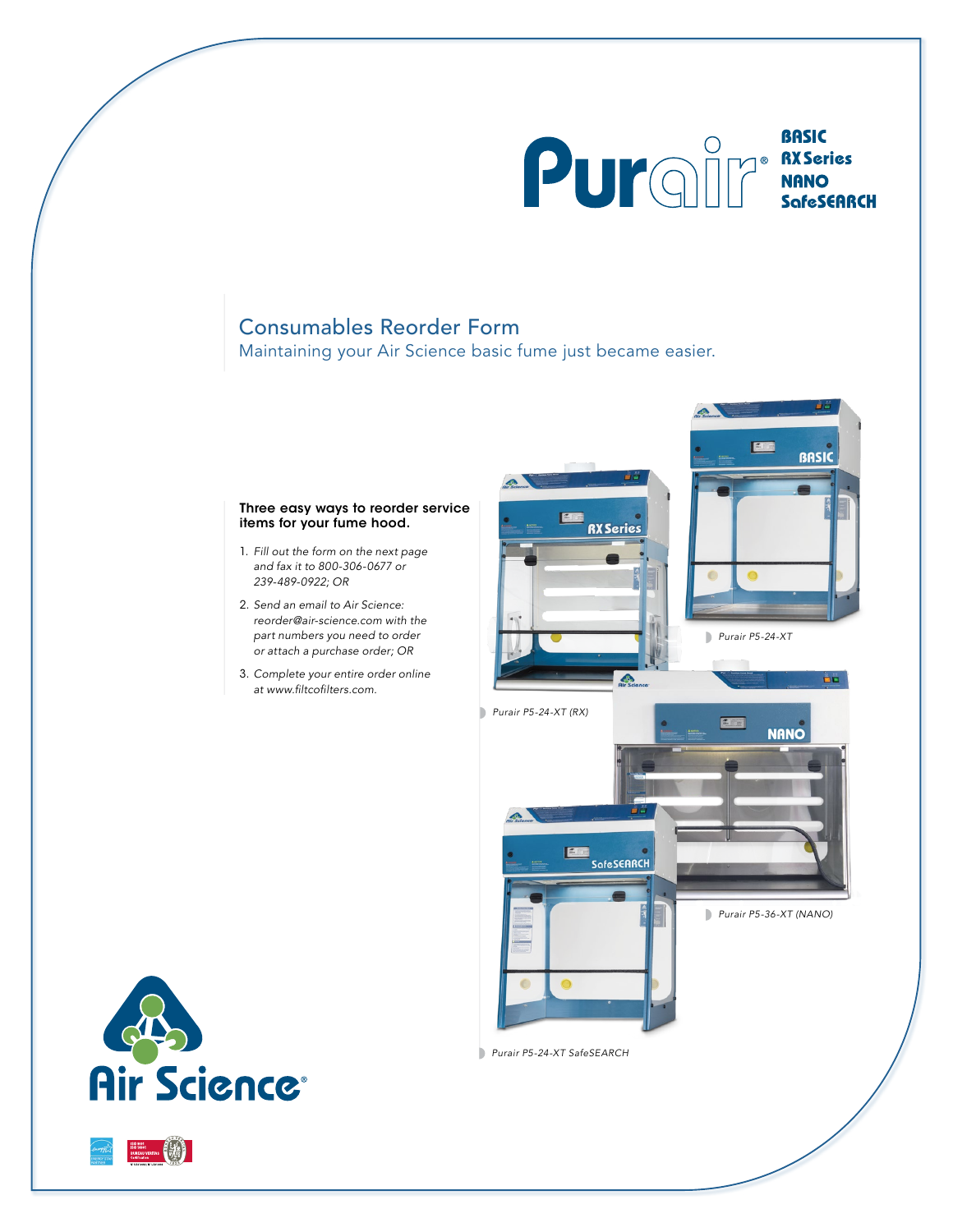## CONSUMABLES SELECTION

| Option | Part Number     | Description                                                                                                                                        | Price           | Quantity | Total |
|--------|-----------------|----------------------------------------------------------------------------------------------------------------------------------------------------|-----------------|----------|-------|
|        | <b>ASTS-PRF</b> | Replacement Pre-filters - 6 pack.<br>(Change every 2-3 months)                                                                                     | $139.00 \times$ |          | $=$   |
|        | ASTS-           | Replacement Main Filter. (Change every 12 months - select specific filter below)<br>NOTE: See guide below to determine number of filters required. |                 |          |       |
|        | <b>ASTS-001</b> | <b>GP Filter</b>                                                                                                                                   | $248.00 \times$ |          | $=$   |
|        | ASTS-030        | <b>HEPA Filter</b>                                                                                                                                 | $306.00 \times$ |          | $=$   |
|        | <b>ASTS-015</b> | <b>ACI Filter</b>                                                                                                                                  | $285.00 \times$ |          | $=$   |
|        | ASTS-013        | <b>FOR Filter</b>                                                                                                                                  | $310.00 \times$ |          | $=$   |
|        | <b>ASTS-012</b> | <b>AMM Filter</b>                                                                                                                                  | $285.00 \times$ |          | $=$   |
|        | <b>ASTS-002</b> | <b>ACR Carbon Filter</b>                                                                                                                           | $325.00 \times$ |          |       |
|        | ASTS-003        | <b>ACM Carbon Filter</b>                                                                                                                           | $325.00 \times$ |          | $=$   |
|        | ASTS-016        | <b>SUL Carbon Filter</b>                                                                                                                           | $285.00 \times$ |          | $=$   |
|        |                 |                                                                                                                                                    |                 |          |       |

TOTAL:



## HELP GUIDE

M. Main Filter Area: You need one main filter and one pre-filter for each blue filter door. This example shows that one main filter and one pre-filter is needed.

W. Filter Part Number: Look in the filter window to determine the main filter part number. Occasionally, filters are "double stacked," meaning two filters are seen in each blue filter door window.

*Purair P5-24-XT*

|                                                                         | <b>ACCESSORIES FOR ALL UNITS</b> |  |
|-------------------------------------------------------------------------|----------------------------------|--|
| Gastec Pump™                                                            | 495.00 $\times$                  |  |
| Direct Reading Gas<br>Detection Tubes - 10 pack.<br>Specify target gas. | 90.00<br>X                       |  |
| Dwyer Airflow Meter                                                     | 59.00                            |  |